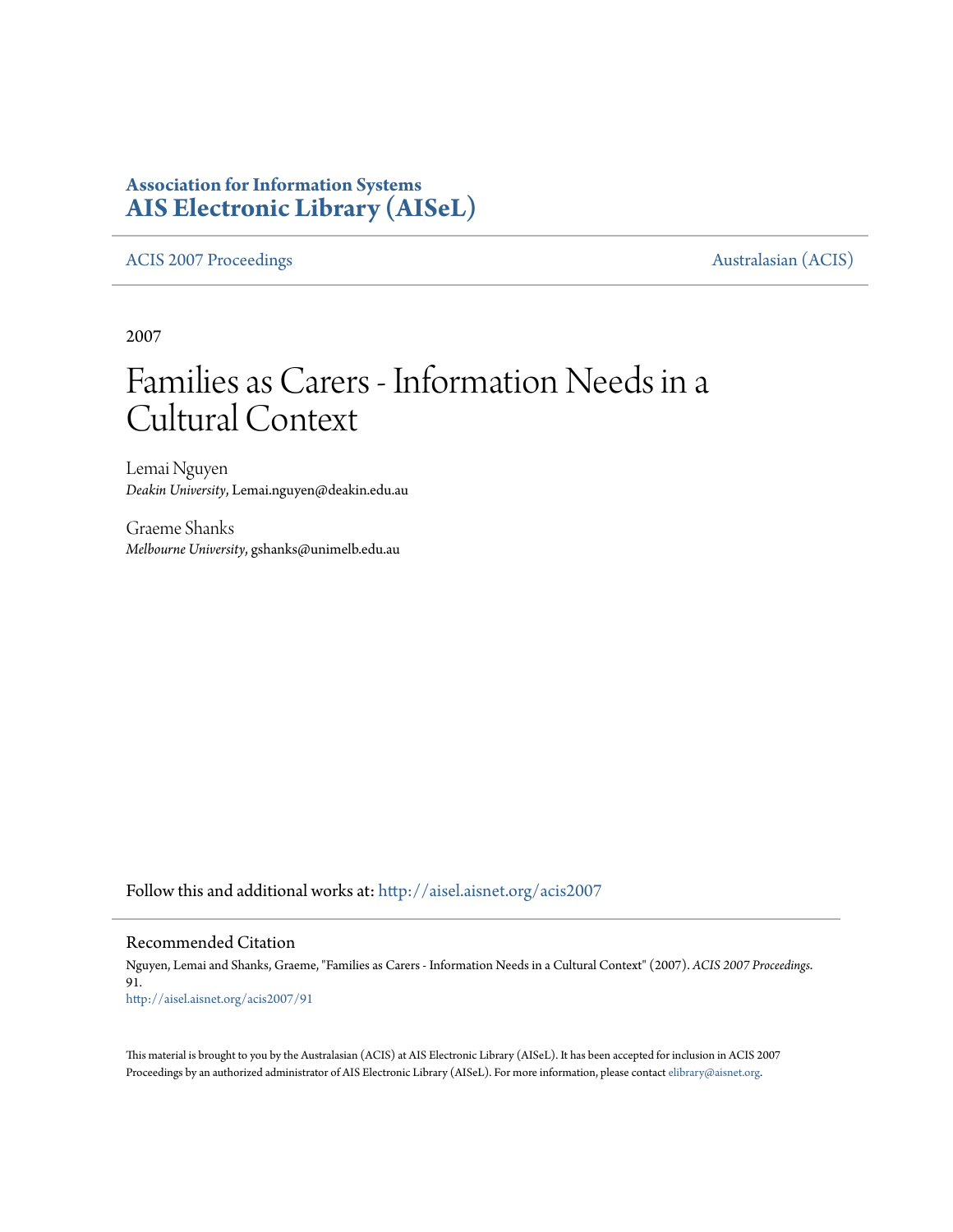## **Families as Carers - Information Needs in a Cultural Context**

Lemai Nguyen School of Information Systems Deakin University Vic, Australia Email: lemai@deakin.edu.au

Graeme Shanks Department of Information Systems Melbourne University Vic, Australia Email: gshanks@unimelb.edu.au

## **Abstract**

*While the important role of family as a carer has been increasingly recognised in healthcare service provision, particularly for patients with acute or chronic illnesses, the carer's information needs have not been well understood and adequately supported by current health information systems. In order to effectively provide continuous and home-based care for the patient, a family relative as the primary carer needs sufficient access to medical knowledge and patient's health information. There are two challenges. First, being a family relative, the primary carer is often a non-medical practitioner. Second, in Australia, many primary carers are family relatives of patients from a non-English speaking background. They are often seen as interpreters in clinical consultation sessions. Their roles and responsibilities as an interpreter and a carer are often mixed and blurry. Therefore, their information needs are often seen as secondary to the patient or neglected. The primary carer's information needs are currently not yet well understood.* 

*This paper reports finding from a case study which examines an on-line diary of a husband-carer who provided support and care for his wife, who at the time of care was a lung cancer patient. The case study examines an ongoing learning process that the husband went through, identifies information needs by the carer and cultural factors which played an important role in the husband's interpretation of information, decision making and provision of care. The finding extends a current model of the user's information needs in the literature and suggests implications for further research into developing health information systems to meet information needs by the family carer.* 

## **Keywords**

Health information systems, information needs, cultural, carer, cancer

## **Introduction and Background**

## **Family as the Primary Carer - a Missing Link in the Current Health Information Systems**

There exists a wide range of health information systems adopted by medical practitioners: hospital administration systems, electronic health records, computer aided diagnosis systems, healthcare decision support systems, laboratory systems, imaging informatics, electronic communication and supplied chain management systems, pharmaceutical systems, and patients' health education systems (see for example in Hovenga, Kidd & Cesnik 1996; Bental et al. 2000; Soar 2004). In addition to their specific objectives, all these health information systems share an objective of assisting medical practitioners in diagnosis, care planning and delivery, and evaluation of treatment outcome through patient information capture and dissemination, and medical knowledge provision. Still, according to Soar (2004), the current level of information integration and dissemination in healthcare is low: "there is a low level of quality and comprehensive information at the point of care". Schneider and Wagner (1993) argued for the importance of information sharing through face-to-face as well as computerbased collaboration between healthcare teams. Among a number of challenges to healthcare knowledge management systems, there is a challenge to facilitate the integration and dissemination of quality and comprehensive information including laboratory results, patient clinical records and pharmacy records between health care providers (Soar 2004; Oliver & Robert 2006).

Traditionally, the focus of the information integration and dissemination has been on the provision of timely, accurate and comprehensive information and medical knowledge to doctors, nurses, others clinicians,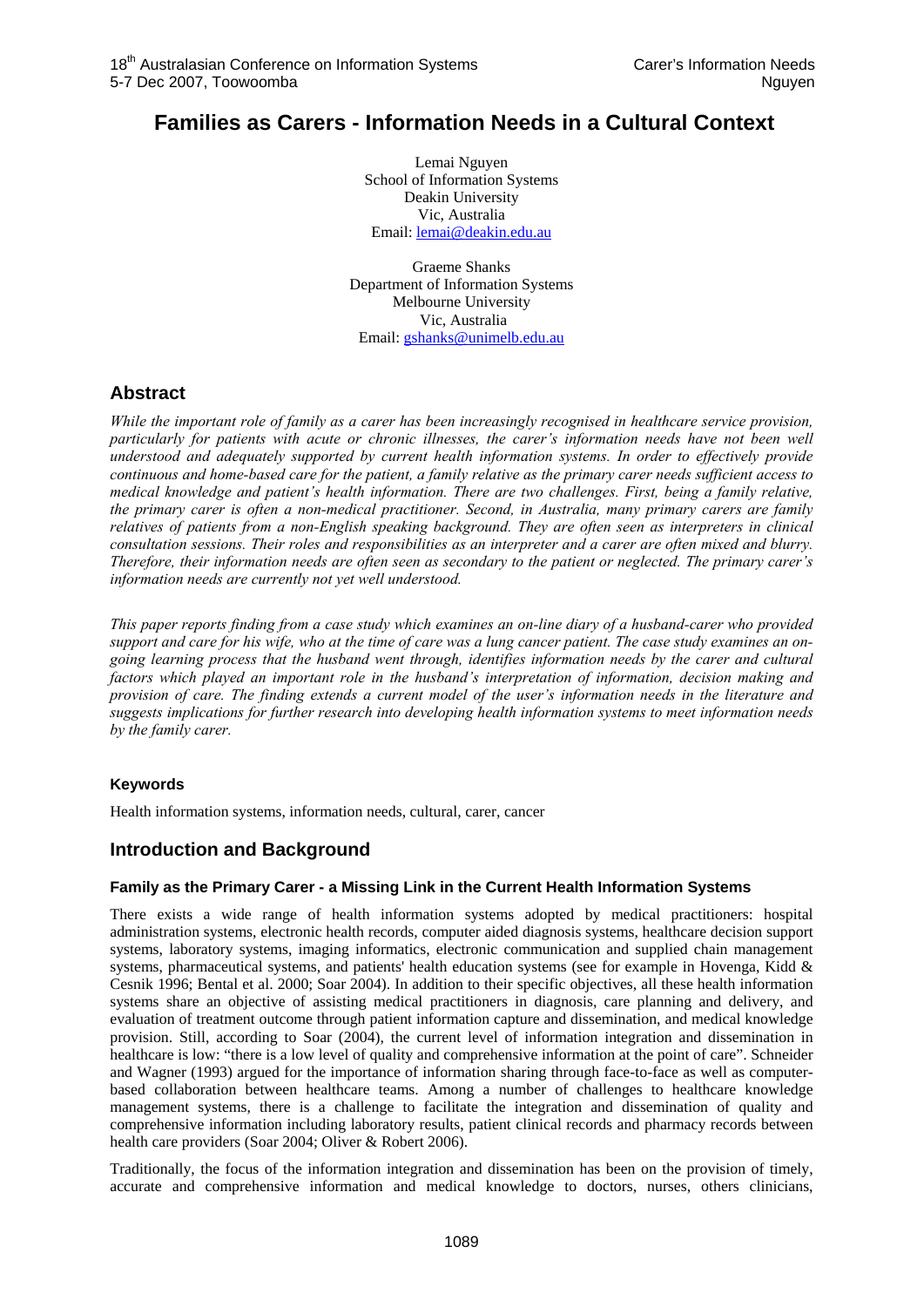administration staff, hospital management, and healthcare organisations. More recently, the availability and growth of the Internet-based medical information leads to a shift in studying and providing information services to the patient (Gerber & Eiser 2001). There is a need to close the knowledge gap between the clinician and the patient to increase health information education to general public as well as to individual patients (Bental et al. 2000; Eysenbach & Jadad 2001; Eysenbach 2003). Furthermore, the cooperation by the patient's family with the hospital in providing integrated, continuous home-based care for the patient has been increasingly acknowledged. Patients and their families provide the clinician with information about their symptoms and receive information about diagnosis, treatment options, and home-based care provision. Therefore, their information needs and access to medical information and knowledge is important in care planning and deliver and treatment outcome evaluation. However, information needs by families as (primary home-based) carers has not been explored nor adequately addressed in previous studies.

#### **Information Needs by Patients and their Family Care Givers**

Over the last decade, consumer's health informatics has emerged as an important research topic in health information management to study the patient's access to health information, their information needs and information seeking behaviours (Hersey, Matheson & Lohr 1997; Wilson 1999; Eysenbach & Jadad 2001; Bamidis & Eaglestone 2006). More recent research (Adams, Blandford & Attfield 2005; Adams & Blandford 2005) examines dynamics of information needs by patient in their applications health digital libraries in evidence-based care. The researchers analysed the patient's information requirements, facilitation and interpretation and concluded that both health practitioners and patients perceive current health information systems as inappropriate to their information needs. The authors also suggest an integration of technology within user communities and their practice to address the temporal elements and changing information needs be required. An 'information journey' model has been proposed (Adams & Blandford 2005) to describe the changing information needs by patients. According to the information journey model (Adams & Blandford 2005; Adams, Blandford & Attfield 2005), there are three stages: information initiation, facilitation and interpretation.

- At the Information Initiation stage, the patient identifies information needs from their direct needs (for example to prepare for a treatment consultation session with the doctor) or passive encounters from media (for example an article about a recent spread of a disease in the town). Adams and Blandford (2005) highlighted poor awareness by patients of what is available in public digital libraries.
- At the Information Facilitation stage, the patient searches for and gathers information based on the information needs identified from the Information Initiation. Information resources, search time, and representation format play an important role during this stage. This stage may lead the patient back to the identification of new information needs (Information Initiation) or lead to the patient to the Information Interpretation stage.
- The interpretation of information is of great importance to both the clinician and patient as it has impact on their decision making. Based on Adams and Blandford's study (2005), two issues with on-line reading from public digital libraries include (i) how to ensure an valid interpretation of information and (ii) how to obtain information analysis relevant to the patient's specific needs.

The above information journey model was developed through an examination of the information needs by users of digital libraries in two domains of health care and academia. There are two implications for our study. First, in their study with a Patient Call Centre, Adams and Blandford (2005) examined patient's enquiries and their information journey and identified the patient's family as playing a role in all the three stages of the patient's information initiation, facilitation and interpretation. This strengthens our argument to understand information needs by the patient's family as a care giver. Second, the model captures major activities in patient's information needs and thus can be useful in understanding the carer's information needs. In the study reported in this paper, the information journey model was adopted as a theoretical framework to analyse qualitative date. As a result, the study suggests extending the model to describe the carer's information needs more comprehensively.

Further, families play a role not only in the three stages of the patient's information journey (Adams & Blandford 2005), they are important in providing integrated and continuous care for the patient. While current health information systems tend to focus on information needs and information dissemination between the doctors, nurses, other medical practitioners, hospital administration, and the patient (Soar 2004; Oliver & Robert 2006; Hovenga, Kidd & Cesnik 1996), little is understood about information needs by a family relative as a carer. Being a family relative, the primary carer is often a non-medical practitioner. In order to effectively provide continuous and home-based care for the patient, the family relative as the primary carer needs sufficient access to medical knowledge and patient's health information. There is an assumption that family care givers can obtain sufficient health information from public digital libraries (the Internet), media and hospital information leaflets. Web sites addressing carers exist, for example EQUIP http://www.equip.nhs.uk; Northern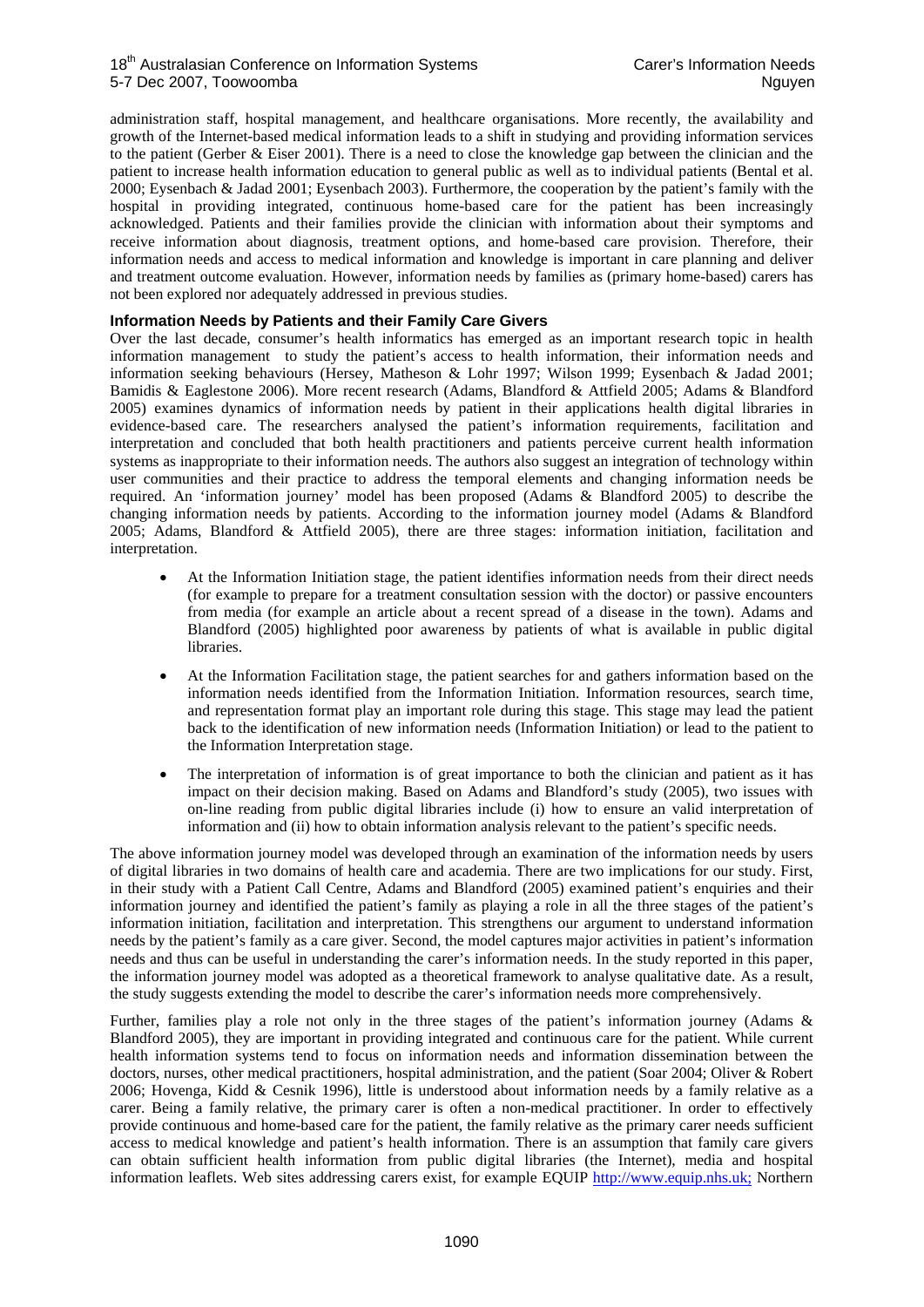Sydney Central Coast Health (http://www.cancercare.org.au/www/html/277-information-for-carers.asp; Carers Australia http://www.carersaustralia.com.au/, and Mental Health http://www.health.vic.gov.au/mentalhealth/carer.htm. While such Web sites and information leaflets provide information about rights, responsibilities and care instructions in a structured way, they address an anonymous carer thus do not address specific concerns of the carer, such as what is really happening to my loved one and how best I can do to help him/her. There is another assumption that family care givers can sufficiently obtain the patient's health information when they accompany the patient to clinic (especially in cases of children, aged patients, patients with mental illnesses or other disabilities, or patients with a non-English speaking background). In practice, family care givers often play in the background of the consultation and treatment process, their idiosyncratic information needs and patterns of information seeking behaviours should be but have not been explored and understood. Therefore, integrated information about general health knowledge, care instructions and specific patient health conditions is not well provided.

To understand information needs (and information seeking behaviours) by the family carer, it is important to understand the relationship between the patient and the care giver, and the complexity and dynamics of the social and medical context at the point of care. This is because the care giver's information needs would be influenced by the relationship between the care giver, the patient and the clinician, and by the nature of the patient's illness (diagnosis and prognosis). The care giver's information seeking behaviours will be influenced by the availability of health information and healthcare information infrastructure, the patient's diagnosis and treatment course, and by the carer's perception of his/her roles and responsibilities. It has been widely acknowledged that people' perception about their roles and responsibilities in relation to others, and their behaviours are influenced and informed by their national culture (Hofstede 2001). In Australia with a diversity of ethnic cultures, many home-based carers are family relatives of patients from a non-English speaking background. They are often seen as interpreters in clinical consultation sessions. Their roles and responsibilities as an interpreter and a carer are often mixed and not clearly understood. Therefore, their information needs tend to be seen as secondary to the patient and not met in current health information systems.

Two questions emerge from the above discussion:

- What are information needs of the family carer?
- What are cultural factors which influence information needs by the family carer?

These two questions will be addressed in this paper. The next section will briefly describe the adopted research approach. This will be followed by two sections which present findings in terms of the above two questions. The conclusion section will summary findings and outline implications for practice and further research**.** 

## **Research Approach – An Interpretive Case Study**

The research approach adopted in this study is a qualitative interpretive case study (Benbasat, Goldstein & Mead 1987; Walsham 1995; Yin 2002). A qualitative interpretive case study enables the researcher to explore and induce new concepts from a phenomenon (such as an event or organisation) in its natural setting through examining qualitative data gathered from one or multiple entities (Benbasat, Goldstein & Mead 1987). In this study, a qualitative and interpretive approach enabled the researchers to gain an in-depth understanding of the information needs and on-going information journey by a research subject - a husband care giver - when he provided care to his beloved wife – a lung cancer patient. Phan Van Hoa was the primary carer for his wife Lan Anh. Lan Anh was diagnosed of lung cancer when she was 28 years old, immediately after giving birth to their second child early in 2005. Lan Anh was treated at a public hospital in Hanoi, later in a private clinic in Singapore, and back to Hanoi at two other hospitals. As a consequence of chemotherapy, her immune system was too weak to help her fight against a chest infection. She died in August 2005 in Hanoi. The nature of this disease and the patient's family circumstance (two young children including an infant) put the patient, her family and particularly her primary carer (husband) through an intensive and emotional information journey and decision making process.

The data used in this case study is secondary data. The primary source was an on-line diary published on a Web site in a fashion similar to a blog. The diary, which started from 25/03/2005 and ended on 25/08/2005 and contained over 42 thousands words, was written by Phan Van Hoa during these five months of his wife's intensive treatment. The diary was a live story - a series of events which happened as he and his wife were going through in their fight against her lung cancer. The diary was refereed to by the husband as 'a sad fairly tale' as it had a sad ending which was not known to the writer-carer, the patient, nor the Web reader. It was real and live, and revealing and insightful to the researchers. It also strengthened the urgency and importance of the findings from this study to practice and research into health information systems.

From early days of the diagnosis, Phan Van Hoa knew very little about cancer. In order to provide care for her, and most of all, to save her life, he gradually learned about this life threatening illness. It was a long on-going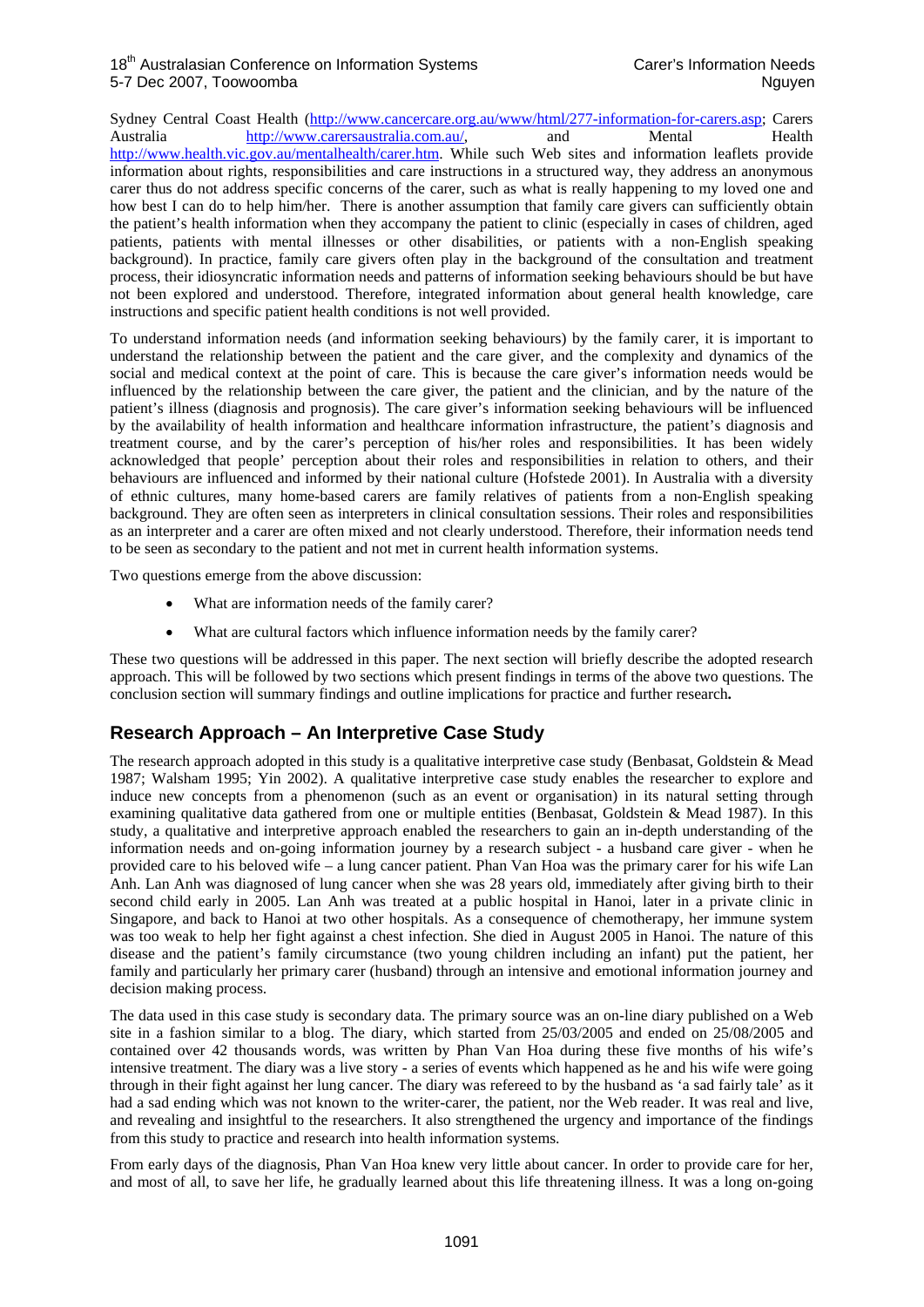learning process as the illness developed and as he and his wife went through different stages of care planning and treatment course. At first, he believed in Vietnamese traditional medicine and learned about them. Later he learned more and more about Western contemporary medical knowledge and technologies used in cancer treatment. As he learned a lot about medical advancements and technologies in cancer treatment, and went through a range of different emotions, from hopeless to hopeful, denying to accepting the truth, he felt a strong need to write down and share his experience with others. The diary shows their experience, step by step, at times day by day, how they went through the treatment course, their physical and emotional reactions to it, and their learning and decision making. The diary is a rich source of personal experiences, observations and reflections. In the diary, Phan Van Hoa also made reflective (and comparative) notes about treatments and working cultures at different places. The diary and the story of the couple were featured on TV, various Vietnamese Web sites and newspapers. The Web site, where his diary was published, attracted about four thousands Web messages left by the Web site visitors, by now there are over three millions page views. The messages and stories gave support encouragement to and shared with Phan Van Hoa and his wife their personal experiences in their fighting with cancer. The Web site (and its associated forum) became a rich source of information and support for other Vietnamese cancer patients and their families in Vietnam and overseas. The diary and visitors' stories and messages which Phan Van Hoa refereed to in his diary were selected and used as an additional source of data for this case study. The text is written in Vietnamese. Some English medical terminologies are used occasionally. Images (medical CT scans and his family photos) published on the Web sites were also collected to assist the researchers in their analysis of the text.

Meaning condensation technique was adopted to analyse collected qualitative data (Kvale 1996). The researchers undertook a cyclic process of summarising long texts from the diary to brief statements with condensed meaning, coding and classifying those statements into categories, and identifying themes and exploring theme relationships. This inductive process allowed new concepts (themes and their relationships) to emerge and be internally validated.

## **Information Journey by the Carer – an On-going and Evidence-based Learning Process**

The patient's information journey model (Adams & Blandford 2005; Adams, Blandford & Attfield 2005) was adopted as a theoretical framework to analyse the information needs by Phan Van Hoa, the husband carer. Phan Van Hoa's information journey consists of many short cycles of the three stages of Information Initiation, Information Facilitation/Gathering and Information Interpretation.

## **Information Initiation**

As a husband care giver, Phan Van Hoa has one specific patient, whom he knew and understood very well; therefore at the Information Initiation stage, he had active needs – to save her well being and her life. He struggled to accept the '*shocking diagnosis*' of lung cancer (which rarely happens to patients at her age) and learned about this life threatening illness. As the illness developed and various treatment options were offered to her at different stages, his specific information needs changed over time. Specific direct 'triggers' for this carer' information initiation stage include the diagnosis, what he learns from talking to doctors, friends, families about different treatment options at different hospitals, and all different cues from his direct observations of his wife's reactions to treatments, images and medical reports, or medicines given to her. Every now and then, when seeing or hearing new terminologies or names of medicines prescribed to his wife, he identified a new information need: "*I had to give pain relief Fantany (in the form of DUROGESIC transdermal patches) to my wife…After rereading carefully about this pain killer, I decided to give it to her…. Next morning, she said that she felt drowsy … I don't know whether it was because of the new pain relief… at lunch line*, … *found an Internet Café, after careful reading about it I found out that Fentanyl could slow her heart rate … and possible affect her respiration…I rushed back home to give her respiration support…, and found out that she had stared using an oxygen mask…*" [Later he removed the pain relief patch.] "… *when I started to give treatment*s *to* my *wife I was very anxious. I wanted a speedy recovery….Now I am more patient…"* Based on medical diagnosis, scans and reports, and all cues he read from his wife's reactions to treatments, he identified further information needs. For example, after giving birth to their second child, Lan And (the wife) was moved from a maternity ward to a ward at a respiratory department where she was diagnosed with cancer. Phan Van Hoa "*was totally shocked for half a day*" after that he "*resumed my* (his) *calmness and started fighting* (with her cancer)". He decided to learn about this illness and ways to help her.

At that time, he knew very little about cancer and did not believe that modern treatment options could help. Therefore he perceived his information needs as which of Vietnamese (Oriental) traditional medicines could cure cancer. For over one month, he learned a lot about Vietnamese traditional herbs, bought different herbs from Vietnam, USA, and Cuba, learned to mix and cook them, which he did, and gave them to his wife. As all these attempts did not help, Phan Van Hoa and his father-in-law felt that they might need to look for an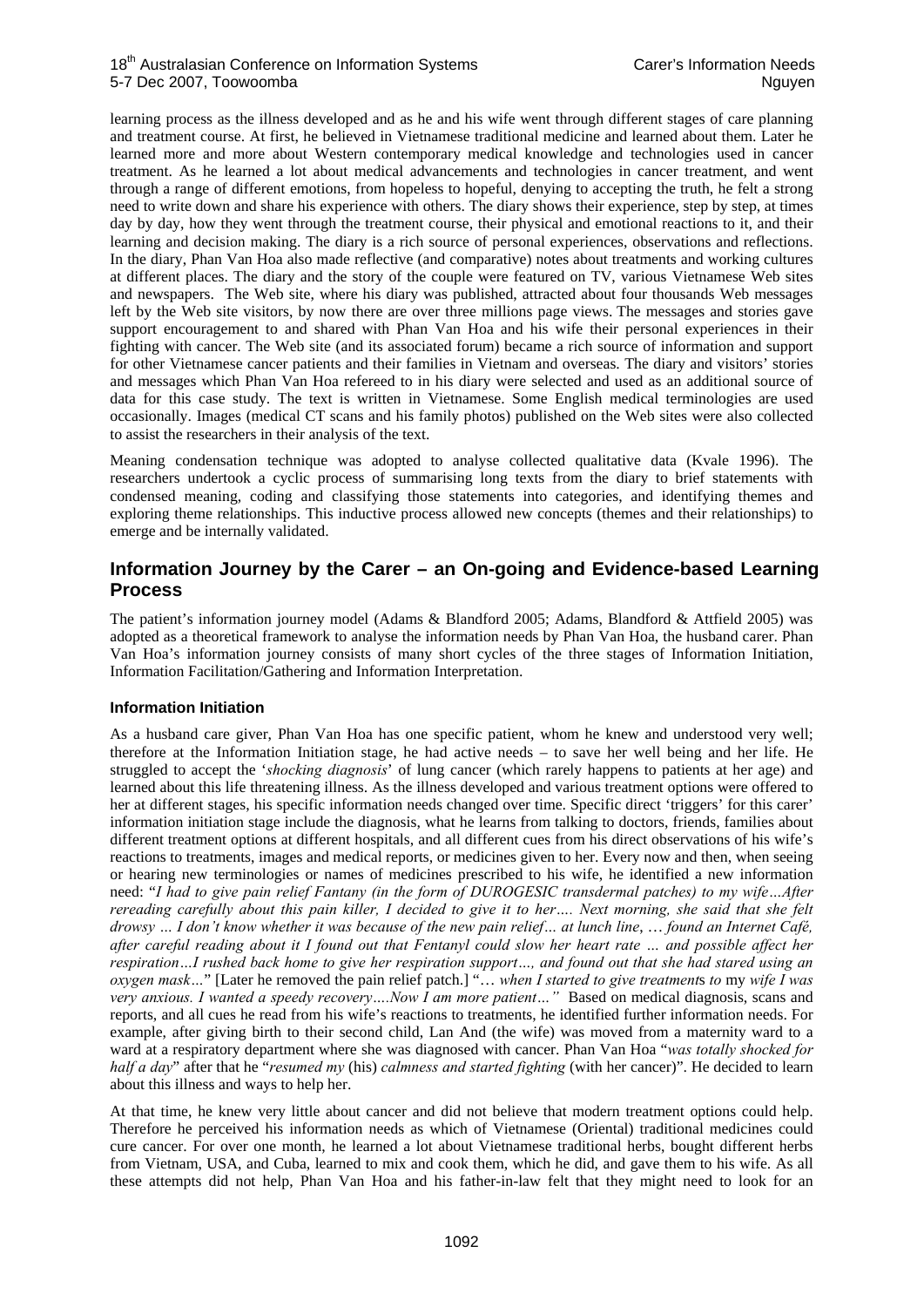alternative treatment method. After an X-ray scanning, he and his wife were shocked to see on the image that "*one lung was gone*. *DESPITE THREE FOUR DIFFERENT TYPES OF HERBAL MIXES… HOW HOPELESS…".* His information needs changed: looking for an explanation of the missing lung and looking for information about Western treatment options. He consulted with a family relative (his aunt), who was also a doctor from another hospital in Hanoi, to seek information to explain why one lung was gone on the X-ray film. After hearing a logical explanation from her, his hope built up again. He decided to take his wife to Singapore. His information needs extended: he needs information about  $\lim_{h \to 0} I$ , a doctor in Singapore, and information about Doctor Jim's approach to cancer treatment and his previous patients. He searched for information on the Internet about Doctor Jim and his clinic. He also contacted Doctor Jim's patients in Vietnam. His diary and numerous messages on his Web site show this common information need by cancer patients and their families: to find out about different clinicians' approaches and their reputation (successful cases).

In Singapore, as his wife went through different scanning, testing and treatment stages, Phan Van Hoa information needs changed and extended over time. For example, before chemotherapy, he perceived his information needs as which would be good food menu to boost her energy. After reading the names of the chemo-drugs given to his wife during the first chemotherapy session, he needed information about them and how it could help cure his wife's illness. He also wanted to know about experiences that other cancer patients had with chemotherapy. Therefore he used the Internet to search for information. He also met and talked with many other cancer patients. His Web site (which published the diary) attracted many visitors, cancer patients and their families. They left messages and stories of support and encouragement, and suggestions and advices. Many times, over and over in his diary, he expressed his interest in reading stories from his Web visitors and people he came to know in Singapore and Hanoi. Interestingly, he perceived that his wife's information needs as different from his. He shared with his wife only success stories he found, which is understandable, but not recognised in many health information systems.

His information needs extended as he became more involved in the treatment course and took more ownership and control. Phan Van Hoa was very amazed with technologies used in cancer planning and treatment in Singapore and was always curious to learn more, for his wife and later for other cancer patients in Vietnam. He asked and discussed with various doctors (CT imaging practitioners, oncologists, dieticians, psychologists, etc. about their opinions and treatment plans. Later they went back to Hanoi to continue the chemotherapy course. Again, Phan Van Hoa's information needs extended: how best to give his wife a combination of Western as well as Vietnamese medicines. He travelled to villages to find Vietnamese traditional medical practitioners to find information and explanation about cancer from a mix of Oriental and Western points of view, and their applications of traditional methods.

Events such as consultation and treatment sessions, his wife's reactions to them, and her illness stages, disrupted his learning process. At such events, information needs changed, and Phan Van Hoa moved to learn different medical topics. His information needs changed drastically from Vietnamese traditional medicines, to Western approaches, information about Singaporean clinicians and their reputation, CT scanning technology, chemotherapy, radiotherapy, possible side effects and how to counteract them, diet planning for chemotherapy patients, and a psychological approach to pain relief and management (when his wife collapsed and had illusions), how to give her injections at home, and so on.

Two interesting observations emerge:

- First, being a non-clinician carer he did not know in advance what information he would need to search for and what is available, his learning process was rather ad hoc and fragmented. He had to use different cues to find out what he needed to learn one step at a time. All these different cues and triggers while leading him to (build up) a fragmented knowledge base, they were puzzle pieces around one specific patient going through different doctors and nurses, homes and hospitals. Those puzzle pieces (from the carer's perspective) formed a coherent, patient-specific picture which healthcare practitioners and healthcare organisations could not see or access to - they did not have time to ask about all of them. Although the carer had rich contextual information, he was not informed about his (possible) information needs to enable an effective search.
- Second, the information initiation recognises two sources of information needs: direct needs and passive encounters. These two sources match a classification of health information (i) patient-specific (or case-based) and (ii) public (or structured). In practice, there is a form of collective or shared information when a community of patients and families shares their experiences and learning, their doctors' approaches and reputation. This is a type of information needed by many other patients and their families.

<sup>&</sup>lt;sup>1</sup> A pseudoname to protect the doctor's identity.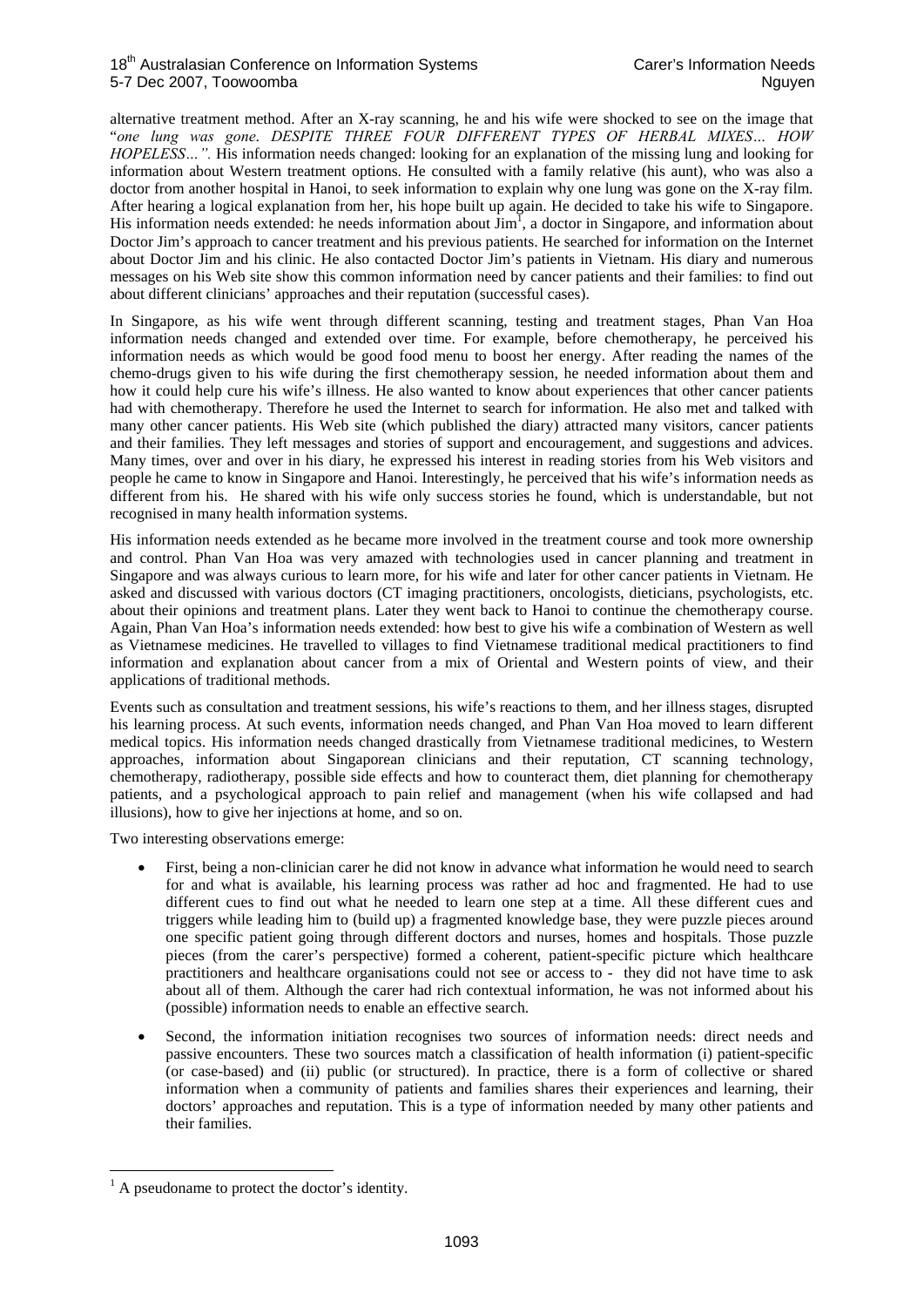#### **Information Gathering and Facilitation**

Phan Van Hoa used a variety of information resources to search for information he felt he needed. Public information resources about cancer and treatments were very limited in Vietnam. He used the Internet even when he searched for traditional medicines as well as when he searched for information and side effects of different (Western) medicines and cancer treatments options. He commented: "*there are so many international Web sites about cancer…The Website of the hospital K* (where his wife was diagnosed with cancer) *was out-ofdate and had limited information...* (Another Web site) *is specialised in cancer but it was provided by the Vietnamese-American cancer foundation. They provide good but still insufficient information. There are many Web sites in English… However, not everyone can read in English, information in Vietnamese is inadequate"*…

Phan Van Hoa also read brochures and information leaflets. As they were rather general and limited, he often sought specific information from his wife's doctors and nurses, his aunt doctor and friends who were doctors. There were times when Phan Van Hoa needed specific information to clarify diagnosis and a treatment plan but doctors were not always available: "*Having received the report, I opened* (the report) *to read it. God, it was full of medical terminologies which are difficult to understand. It looks positive. I saw the phrase "largely resolved" … and was happy about it. But I didn't understand what was resolved. .. I was very anxious and took two CT*  scans to Doctor Lee's<sup>2</sup> office. He was in the middle of a consultation with another patient, and seemed to be in a *rush. I told his assistant that I needed only 5 minutes."*

His information gathering process was characterised with ad-hoc events at which his information needs extended and changed from one topic to another. As the situation developed, Phan Van Hoa met with different health practitioners including Pathologists, X-ray and CT scanning staff, Radiation oncologists, Chemooncologists, a Dietician, a Psychologist, Pharmacists, and Nurses at different hospitals, and Vietnamese traditional medical practitioners. Every time he met with them, he received their consultation, gathered some (specific) information and went to the Internet to search for more information - to learn more (how it would work), to read about possible side effects, to address his worries (and fear) how other patients did this before, or to reflect upon his understanding and share with other his learning.

Phan Van Hoa formed many friends during the course of treatments. He shared with them his experiences and learned a lot from their experiences as well. He also asked his aunt to examine his wife and learned about CT (computer tomography) scanning technology. Both of them were very curious, amazed about and interested in learning about this technology. Phan Van Hoa's network of friends became his different (off-line or on-line) informal resources of shared experiences and collective wisdom.

Two interesting observations emerge:

- Changes and diversity of Phan Van Hoa's information needs show an on-going and evidence-based learning process of five months rather than a structured instructor-led learning process often found in formal medical training. Sometimes, a new event, new observation or new information led him to search for further information. His knowledge base built up over time and facilitated his further search for information.
- Phan Van Hoa used different information resources and communication skills to gather information. He used the Internet and general information leaflets to gather general information about cancer and treatment methods, about different pain killer drugs, etc. He consulted with doctors and nurses to find out patient-specific information (his wife's scanning results, his wife's treatment plans etc). His excellent communication skills and his sincere and eagerness to learn in order to save his wife helped him gained sympathy from various medical practitioners. He has built very good relationships with many of them. He also built a network of support on the Internet – his Web site and Web forum. He found valuable information and stories from his virtual friends as well as face-to-face friends.

#### **Information Interpretation**

During his on-going learning process about cancer and his continuous care provision process, Phan Van Hoa always interpreted information he received, observed his wife, related information with observations, and made sense of what happened. For example, when he received CT scans of his wife's lungs in Singapore, he placed them next to previous X-ray images against the glass window in his room in order to apply his information and knowledge to examine the images. He put them in a chronological sequence and tried to interpret what he saw. He examined the images carefully, checked and looked for changes, interpreted changes and related them to his wife's symptoms over time, the treatment events and his observations when providing care for her. He felt power, satisfaction and in control of the situation when he could make sense of what was happening. He also wanted to share his satisfaction with other readers on the Internet. Through times like this, he built up hope.

<sup>&</sup>lt;sup>2</sup><sup>2</sup> A pseudoname to protect the doctor's identity.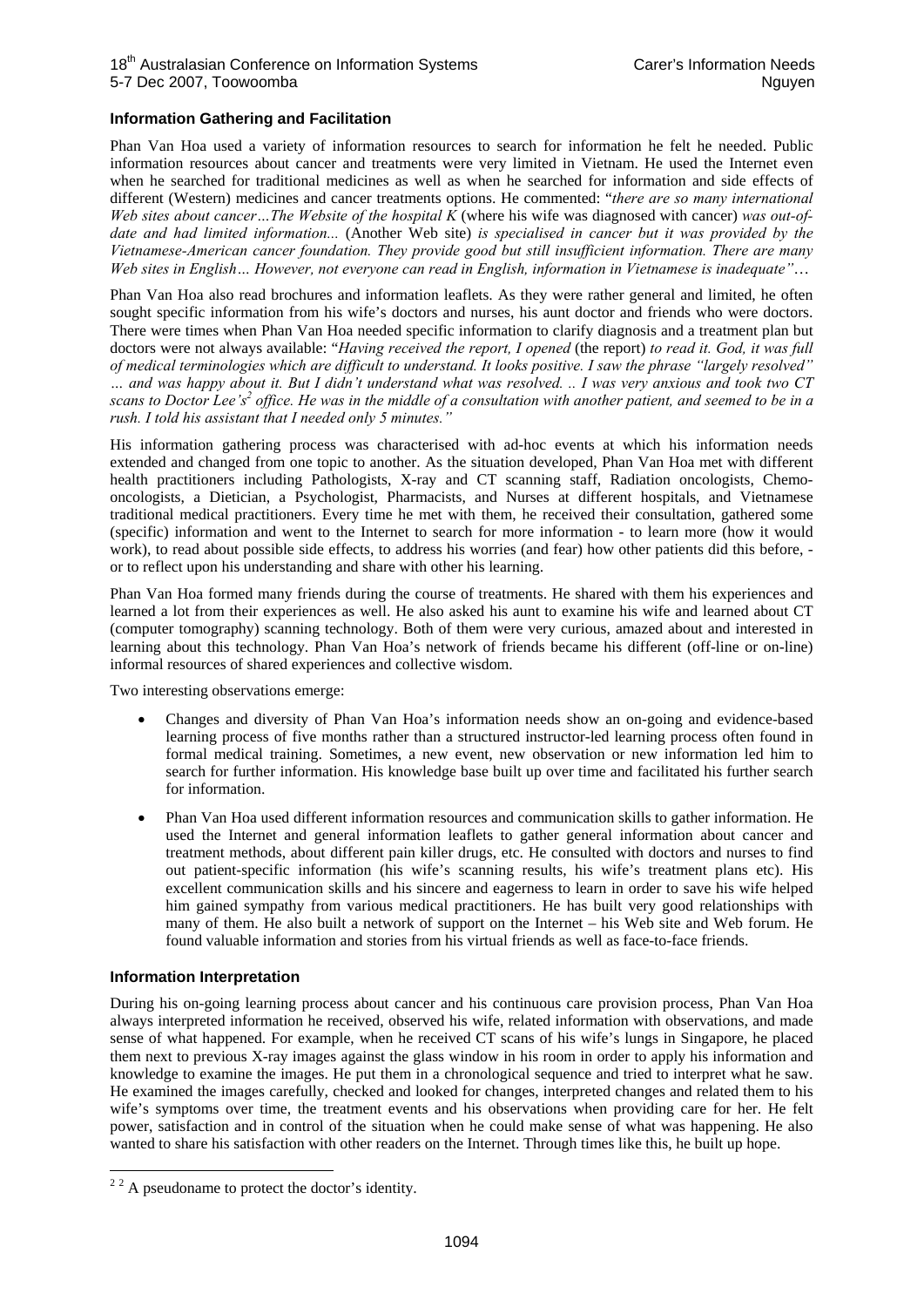Another example: when his wife coughed out blood, Phan Van Hoa said "*it was little pink, but it was enough to frighten us. During this stressful period, every accident like this becomes a concern, even a fear.*" A little while after this, he associated the coughing with a side effect of GemCisplat a combination of chemotherapy drugs given to his wife. Although he read about GemCisplat from the Internet after the first chemotherapy session, it took him some time to relate his understanding of GemCisplat to his wife's cough. He was anxious to see the doctor to confirm his interpretation (of information) and association between information and the event). From time to time, his experiences show a strong need to confirm his interpretation of information he found on the Internet with doctors. There was a time that he was worried that he would offend the doctor with his reading and learning. Later, he became more confident and discussed treatment options with the doctors. He learned about different medicines and even gave Neupogen injections to his wife at home. He made decisions when to take his wife to hospital and when he could help her at home.

Having become confident with his ability to interpret information, Phan Van Hoa applied his knowledge to different cases he read from letters and stories on his Web site. There are a few occasions when he heard stories from other patients and he explained the situation based on his accumulated knowledge about cancer and cancer stages. He often consulted with his father-in-law. They shared information and consulted with each other in decision making of how and where to give treatment to his wife.

Four observations emerge:

- The husband carer had a strong need to confirm his interpretation of information. This was due to his ad-hoc evidence-based learning process about his wife's illness and treatment methods. This observation is consistent with our observations about the two previous stages of his information journey.
- The husband carer's continuous sense-making of information and observations led to his accumulative knowledge about the patient's illness. As a result, he became more confident and was getting more involved into decision making. He became more confident when discussing treatment plans with the doctors and when providing care at home.
- The husband carer's interpretation of information is closely associated with emotions: fearful, concerned, anxious, worried, hopeful, in control, power etc. He found strength, determination and hope in Doctor Jim's motto: *Where is still life, there is full of hope*. The word *hope* was repeated times and times in his diary. This did not change the ending of the story; however it was so important to him when providing care for the patient at the final stage of lung cancer.
- After information interpretation, the husband had a strong need to share his experience and learning with others and to learn from others. This was also repeated times and times. The husband carer needed to know how other people did, their experiences and information about doctors, medicines, treatments, side effects.

## **Other Observations**

We made some other interesting observations which indicated possible differences between the patient's and the carer's information needs:

- Information needs Who needs to know the truth? As his wife did not speak English well enough to understand doctors in Singapore, Phan Van Hoa played a role of an interpreter at the clinic. What really surprised us was that he 'interpreted' for her in not only Singapore, but also in Hanoi. A diagnosis of cancer always has a shocking effect on any patient and their family. In this story, the husband wanted to protect his wife from the shock. So he 'filtered' information to support her emotionally as well as encourage her to go through treatments. He shared with readers on one of his Web pages: *just give 90% of truth* … *don't say malignant … just say a benign tumour*. As his wife was an educated person, he still had to give her a logical explanation about everything to obtain her cooperation with the doctors. She was quite hopeful and had some good time taking sight seeing tours or small shopping trips with her husband in Singapore. Before every visit to hospital, the husband shared hope while hiding fear with his wife. Later in Singapore, his father-in-law convinced him to tell her the whole truth because her health deteriorated. Finally, they had to tell her. The family carers in this story believed they knew when the patient needed to know the whole truth about her illness.
- Information search time: As the carer was not directly suffering from the illness, he was emotionally more stable and could read and search for information from different sources knowing that different possible scenarios could happen. In addition, the patient was tired from her illness and treatments most of the time. She physically could not have energy, concentration and time to search for information.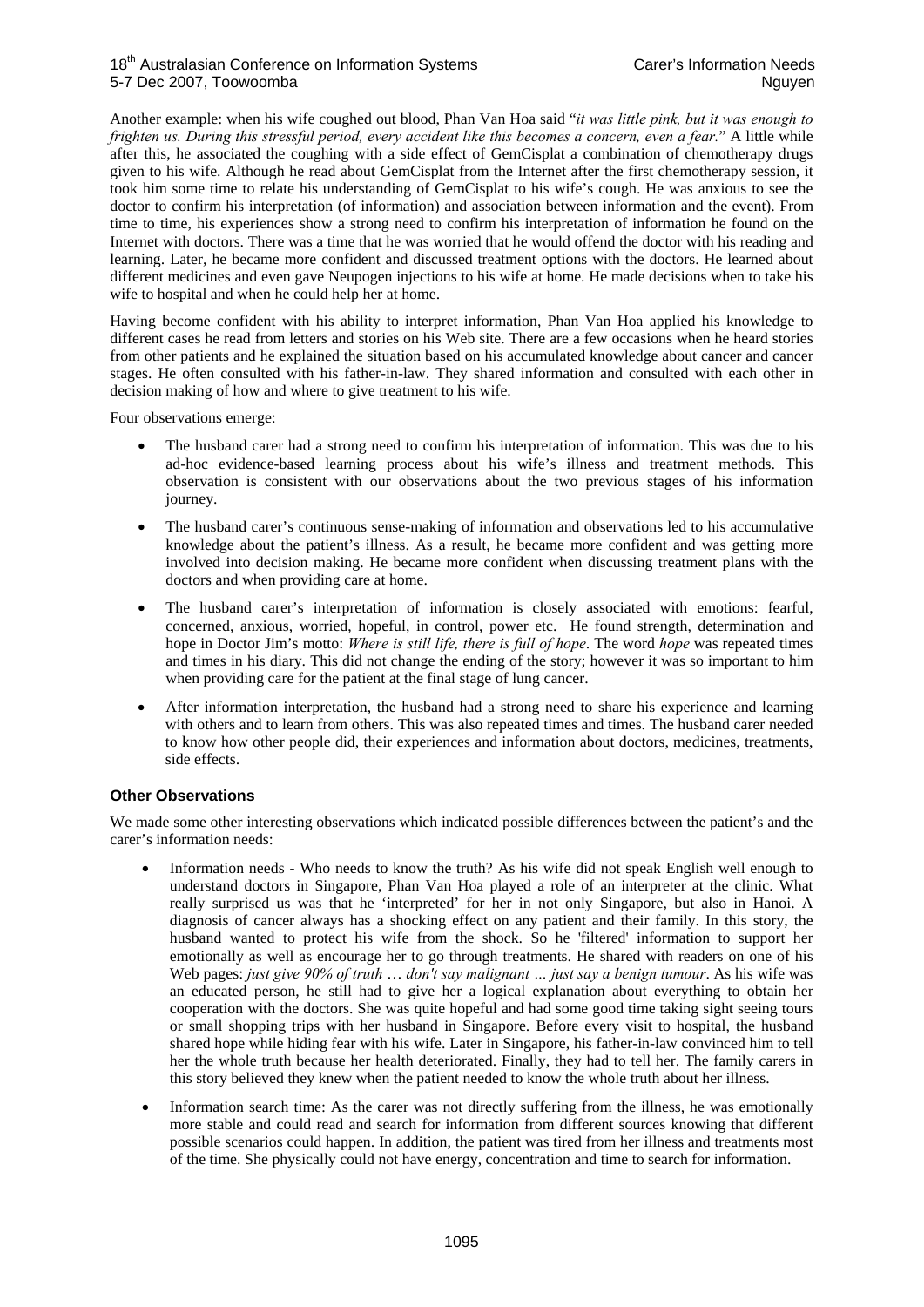- Interpreting and filtering information: He learned from stories of survivors and victims of cancer but filtered information when sharing with her letters of support.
- The husband carer always tried to search for all possible ways and make use of information he found. A 'theme' appeared throughout the diary - his information journey: Trying all possible ways and Keeping hope. He hoped for miracle when there was no other ways left. A patient might be hesitant or feel guilty if they think their illness becomes a burden to others.

While above could be related to information needs by clinician care givers when providing care to inpatients, the husband care giver had only one patient and had a very close relationship with the patient. Therefore, their degrees of motivation and time/effort devotion for their information needs would be different.

## **Cultural Factors Influence the Carer's Information Needs**

Phan Van Hoa's wife had an absolute trust on him and was comfortable with his decision making. She followed all his instructions and suggestions about how and where to give her treatments. This shows a strong connection to Confucian virtues in Vietnamese culture. Although there have been a lot of significant changes in the Vietnamese society, as a result the Confucian values and virtues have been questioned and challenged. Still, some of the Confucian virtues still exist and play in the background rather than the forefront as in the old days. According to Vietnamese-Confucianism, three virtue-relationships for men include King and Subjects, Father and Son, and Husband and Wife and three virtue-relationships for women include Following Father, Following Husband, and Following Son. Phan Van Hoa's wife was an educated woman. This did not stop her from looking up to him, consulting with him but trust information and decision making from him and her father. Phan Van Hoa provided her with his strong protection, selfless devotion, endless love and care. He hid the total truth about the illness and revealed only part of it: "*carcinoma instead of cancer" and "tumours or benign tumours instead of malignant or metastasis".* He was worried that she would check the dictionary but she did not, she absolutely trusted him that he would do his best for her. As shown in the diary, the care-giver's role and decision making responsibility of the husband were well accepted in Vietnamese and Singaporean hospitals. There was a 'hidden' shared understanding between the husband, father-in-law and other doctors, nurses and medical practitioners about the husband's role and responsibilities.

Another cultural factor observed in the diary was the husband's belief in traditional Vietnamese cancer treatment methods as complementary to '*proper'* (or Western) cancer treatments. He learned about traditional methods and medicines, and learned to mix and apply them. Further he sought an Oriental explanation of what cancer was and what caused it. He followed an old Vietnamese wisdom "*Có bệnh vái bốn phương*" i.e. "when you're sick you need to look for all directions". This proverb means "when you are sick, you need to try every way (and every medicine)". Phan Van Hoa searched for different information about cancer treatments and applied a combination of both contemporary cancer treatment and Vietnamese traditional methods. Using both contemporary and traditional cancer treatment methods has become a popular, informal and semi-formal approach that cancer patients and their families have adopted in Vietnam. In Australia, perhaps Vietnamese-Australian cancer patients and their families take a similar approach but rather informally and in an un-informed manner.

## **Summary and Conclusion**

Families as carers play an important role in cooperating with healthcare practitioners in providing integrated and continuous care for patients. However, families as carers are still in the background in care planning and delivery. Current health information systems tend to focus on meeting information needs by healthcare practitioners and organisations, and patients, or general public. Carers' information needs are perhaps assumed to be addressed through health information Web sites, hospital leaflets and media to general public. There is a lack of an informed approach to meeting the family carer's specific information needs and taking into account their cultural factors.

This paper reports findings from an interpretive case study of a husband care giver providing care for his wife, a lung cancer patient. Using the information journey model (Adams & Blandford 2005), we analyse qualitative data from an on-line live diary by the husband. Our analysis confirms the three stages of the model and reveals a deep understanding of information needs by the husband care giver in the case study. In addressing his information needs, the family care giver went through an on-going, ad-hoc and evidence-based learning process consisting of many cycles of the three stages of the information needs model. Information needs changed and extended in an opportunistic way as the situation emerged – events which continually occurred at home and at hospitals, various diagnosis and medical reports arrived, consultations and treatments took place – and triggered new information needs and shaped his information journey. The dynamics of the family carer's information needs confirms and extends Attfield and his colleagues' observation that the patient's information needs before and after the clinical consultation vary (Attfield, Adams & Blandford 2006). Our study also suggests extending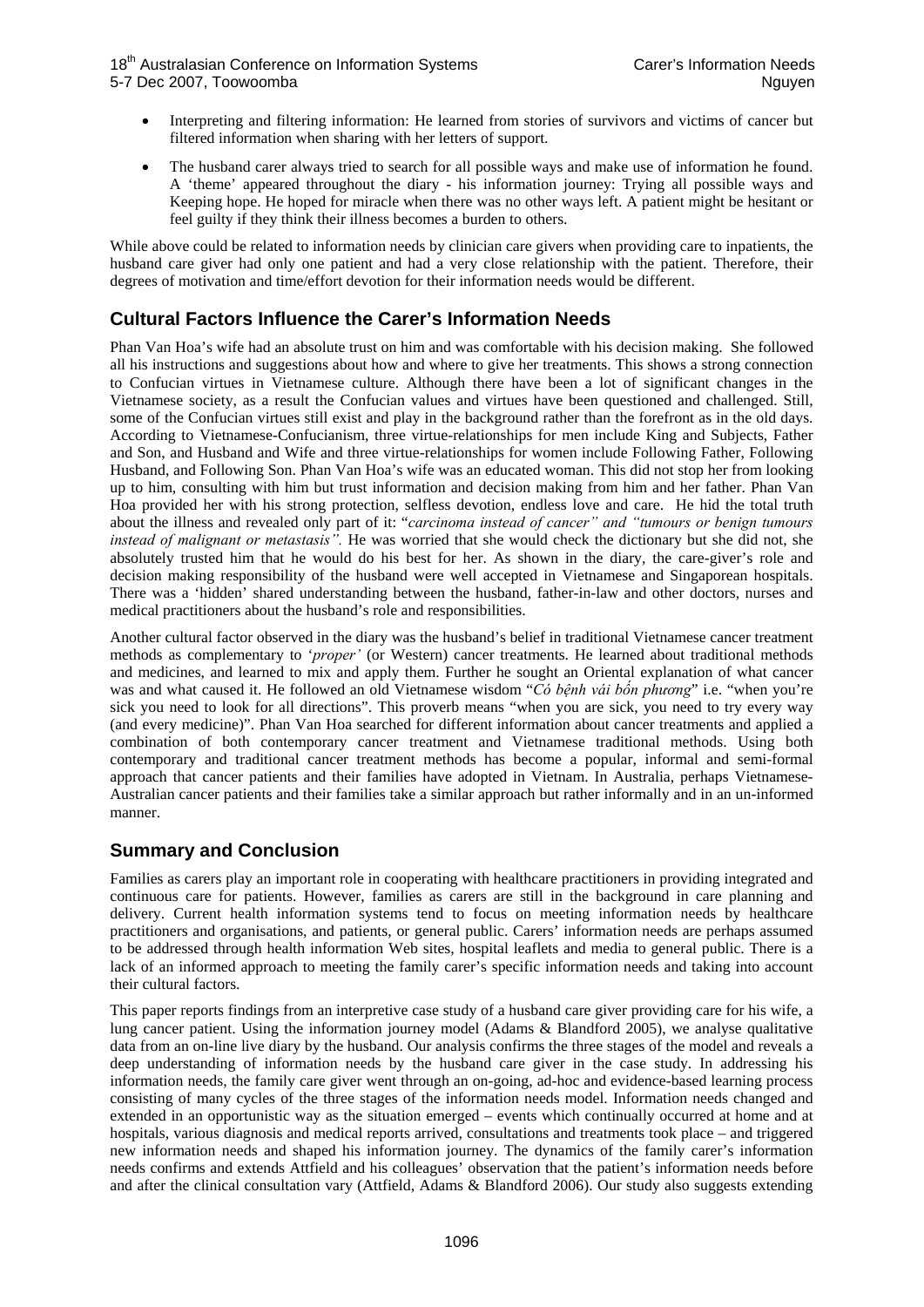and refining the previous information journey model (Adams & Blandford 2005) with additional stages: information evaluation (confirmation), information application (decision making), and information sharing (with the patient and others). Further, this study identified some cultural factors which influenced the information needs by the husband carer.

Findings from our study suggest three implications to health information systems practice. First, an integration of a case-based digital library, public digital libraries, an inclusive communication mechanism with the medical team, and hospital and community support groups is required to understand and address information needs by the family carer. Currently, only referral doctors and local doctors are included in the hospital healthcare team and care planning and delivery communication loop. Families as carers also need to be included in an informed way. Second, there should be support to assist family care-givers in their interpreting the information and to confirm/clarify/correct their interpretation. An adequate access to and an accurate interpretation of healthcare information by the carer is important in the patient and carer's emotion handling and decision making, and in turn care quality and outcome. This has not always been recognised in practice. Third, more support is required to enable information sharing within a community of patients and their family care-givers. This needs to be done with careful consideration to ensure that valid information is shared and distributed between the community of patients and families and to ensure legal and ethical requirements.

Our future research tasks include:

- Conducting more case studies in Australia to further refine and extend the information journey model to describe complex and dynamic information needs by the family care-giver more comprehensively, particularly in cases of acute or chronic illnesses.
- By adopting a theoretical framework to understand cultural factors, extending our understanding of which and how cultural factors influence the family carer's information needs.
- Based on the outcome of the above tasks, building a theoretical framework and a health information system to support information needs for carers and patients.

## **References**

- Adams, A. & Blandford, A. 2005, 'Digital libraries' support for the user's Information Journey', paper presented to IEEE and ACM Joint conference of digital libraries ACM/IEEE JCDL 2005.
- Adams, A., Blandford, A. & Attfield, S. 2005, 'Implementing digital resources for clinicians' and patients' varying needs', paper presented to BCS Healthcare Computing 2005.
- Attfield, S., Adams, A. & Blandford, A. 2006, 'Patient information needs: pre and post consultation.' *Health Informatics Journal*, vol. 12, pp. 165-77.
- Bamidis, P.D. & Eaglestone, B. 2006, 'Special Issue: Health Information management: a retrospective account of a decade of iSHMR events and highlights from iSHIMR2005', *Health Informatics Journal*, vol. 12, no. 1, pp. 5-12.
- Benbasat, I., Goldstein, D.K. & Mead, M. 1987, 'The Case Research Strategy in Studies of Information Systems.' *MIS Quarterly*, vol. 11, no. 3, pp. 368-86.
- Bental, D., Cawsey, A., Pearson, J. & Jones, R. 2000, 'Adapting Web-Based Information to the Needs of Patients with Cancer', paper presented to the proceedings of International Conference on Adaptive Hypermedia and Web-based systems, Trento, Italy, August.
- Eysenbach, G. 2003, 'Consumer health informatics', *BMJ*, vol. 320, no. 7251, pp. 1713-6.
- Eysenbach, G. & Jadad, A.R. 2001, 'Evidence-based Patient Choice and Consumer health informatics in the Internet age', *Journal of Medical Internet Research*, vol. 3, no. 2.
- Gerber, B.S. & Eiser, A.R. 2001, 'The Patient-Physician Relationship in the Internet Age: Future Prospects and the Research Agenda', *Journal of Medical Internet Research*, vol. 3, no. 2, p. e15.
- Hersey, J.C., Matheson, J. & Lohr, K.N. 1997, *Consumer Health Informatics and Patient Decision making*, Report NR AHCPR - Publication No.98-N001, Rockville.
- Hofstede, G. 2001, *Culture's Consequences: Comparing Values, Behaviors, Institutions, and Organizations Across Nations*, Sage, Thousand Oaks.
- Hovenga, E., Kidd, M. & Cesnik, B. 1996, *Health Informatics: An Overview*, Churchill Livingstone, Australia.